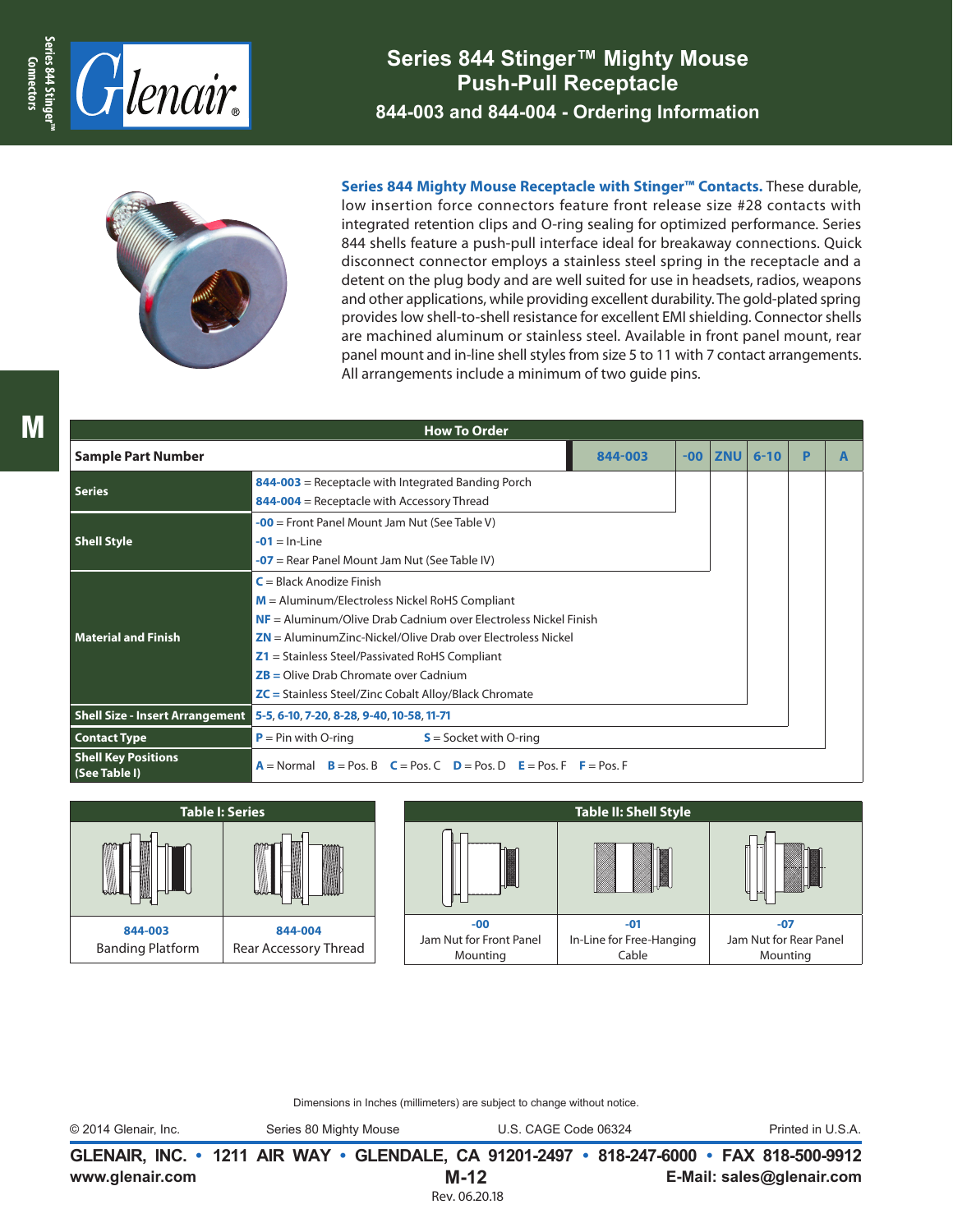

### *Front panel mount receptacle - shell style 00*



| <b>Dimensions</b> |      |       |       |       |       |       |       |        |                |                  |               |                |       |       |
|-------------------|------|-------|-------|-------|-------|-------|-------|--------|----------------|------------------|---------------|----------------|-------|-------|
| <b>Shell Size</b> |      | ØA    |       | ØB    |       | ØC    |       | D Flat | E Thread       | <b>TThread</b>   | P Flat        |                | ØR    |       |
|                   | in   | mm    | in    | mm    | in    | mm    | in    | mm     |                |                  | in            | mm             | in    | mm    |
| 5                 | .246 | 6.25  | 0.830 | 21.08 | 0.625 | 15.88 | 0.470 | 11.94  | .5000-32 UN-2A | .5000-32 UNEF-2A | .482<br>.478  | 12.24<br>12.14 | 0.510 | 12.95 |
| 6                 | .286 | 7.26  | 0.885 | 22.48 | 0.688 | 17.48 | 0.530 | 13.46  | .5625-28 UN-2A | .3125-32 UNEF-2A | .542<br>.538  | 13.77<br>13.67 | 0.575 | 14.61 |
| $\overline{7}$    | .390 | 9.91  | 0.995 | 25.27 | 0.812 | 20.62 | 0.663 | 16.84  | .6875-28 UN-2A | .4375-28 UNEF-2A | .676<br>.671  | 17.17<br>17.04 | 0.698 | 17.73 |
| 8                 | .442 | 11.23 | 0.995 | 25.27 | 0.812 | 20.62 | 0.663 | 16.84  | .6875-28 UN-2A | .5000-28 UNEF-2A | .676<br>.671  | 17.17<br>17.04 | 0.698 | 17.73 |
| 9                 | .500 | 12.70 | 1.075 | 27.31 | 0.875 | 22.23 | 0.720 | 18.29  | .7500-28 UN-2A | .5625-24 UNEF-2A | .732<br>.728  | 18.59<br>18.49 | 0.760 | 19.30 |
| 10                | .564 | 14.33 | 1.140 | 28.96 | 0.938 | 23.83 | 0.788 | 20.02  | .8125-28 UN-2A | .6250-24 UNEF-2A | .801<br>.796. | 20.35<br>20.22 | 0.822 | 20.88 |
| 11                | .608 | 15.44 | 1.190 | 30.23 | 1.000 | 25.40 | 0.843 | 21.41  | .8750-28 UN-2A | .6875-24 UNEF-2A | .855<br>.851  | 21.72<br>21.62 | 0.885 | 22.48 |



RECOMMENDED PANEL CUTOUT FOR FRONT MOUNT JAM NUT RECEPTACLE

Dimensions in Inches (millimeters) are subject to change without notice.

**www.glenair.com E-Mail: sales@glenair.com GLENAIR, INC. • 1211 AIR WAY • GLENDALE, CA 91201-2497 • 818-247-6000 • FAX 818-500-9912 M-13**

**Connectors**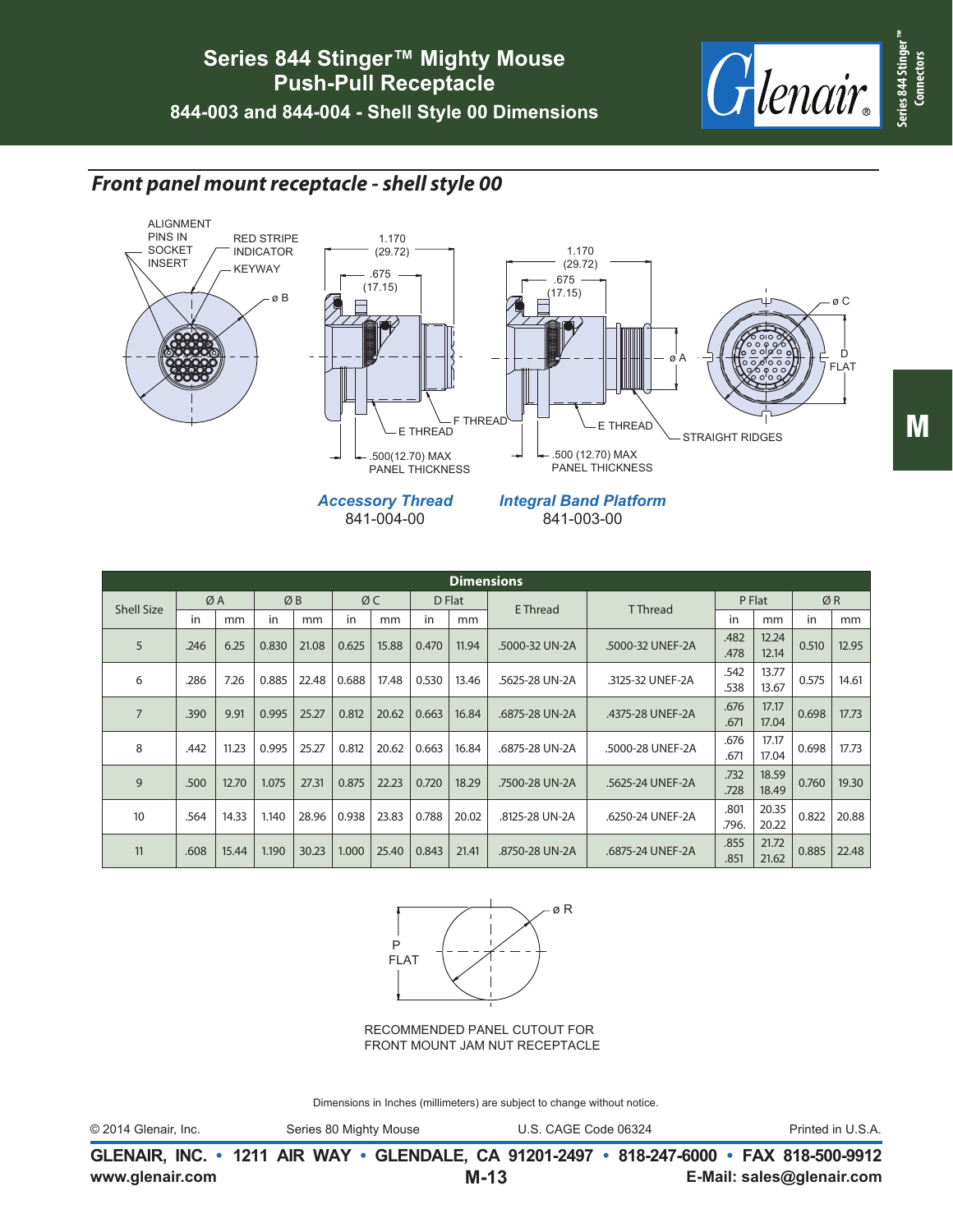

# *Inline cable receptacle - shell style 01*



*Integral Band Platform* 844-003-01

*Accessory Thread* 841-004-01

| <b>Dimensions</b> |               |       |                |       |                  |  |  |  |  |  |  |  |  |
|-------------------|---------------|-------|----------------|-------|------------------|--|--|--|--|--|--|--|--|
| <b>Shell Size</b> |               | ØΑ    | ØB             |       | C Thread         |  |  |  |  |  |  |  |  |
|                   | in            | mm    | in             | mm    |                  |  |  |  |  |  |  |  |  |
| 5                 | .246          | 6.25  | 0.450          | 11.43 | .5000-32 UNEF-2A |  |  |  |  |  |  |  |  |
| 6                 | .286<br>7.26  |       | 0.480          | 12.19 | .3125-32 UNEF-2A |  |  |  |  |  |  |  |  |
| 7                 | .390<br>9.91  |       | 0.580          | 14.73 | .4375-28 UNEF-2A |  |  |  |  |  |  |  |  |
| 8                 | 11.23<br>.442 |       | 0.603          | 15.32 | .5000-28 UNEF-2A |  |  |  |  |  |  |  |  |
| 9                 | 12.70<br>.500 |       | 0.695          | 17.65 | .5625-24 UNEF-2A |  |  |  |  |  |  |  |  |
| 10                | 14.33<br>.564 |       | 0.735<br>18.67 |       | .6250-24 UNEF-2A |  |  |  |  |  |  |  |  |
| 11                | .608          | 15.44 | 0.810          | 20.57 | .6875-24 UNEF-2A |  |  |  |  |  |  |  |  |

Dimensions in Inches (millimeters) are subject to change without notice.

© 2014 Glenair, Inc. Series 80 Mighty Mouse U.S. CAGE Code 06324 Printed in U.S.A.

**www.glenair.com E-Mail: sales@glenair.com GLENAIR, INC. • 1211 AIR WAY • GLENDALE, CA 91201-2497 • 818-247-6000 • FAX 818-500-9912 M-14**